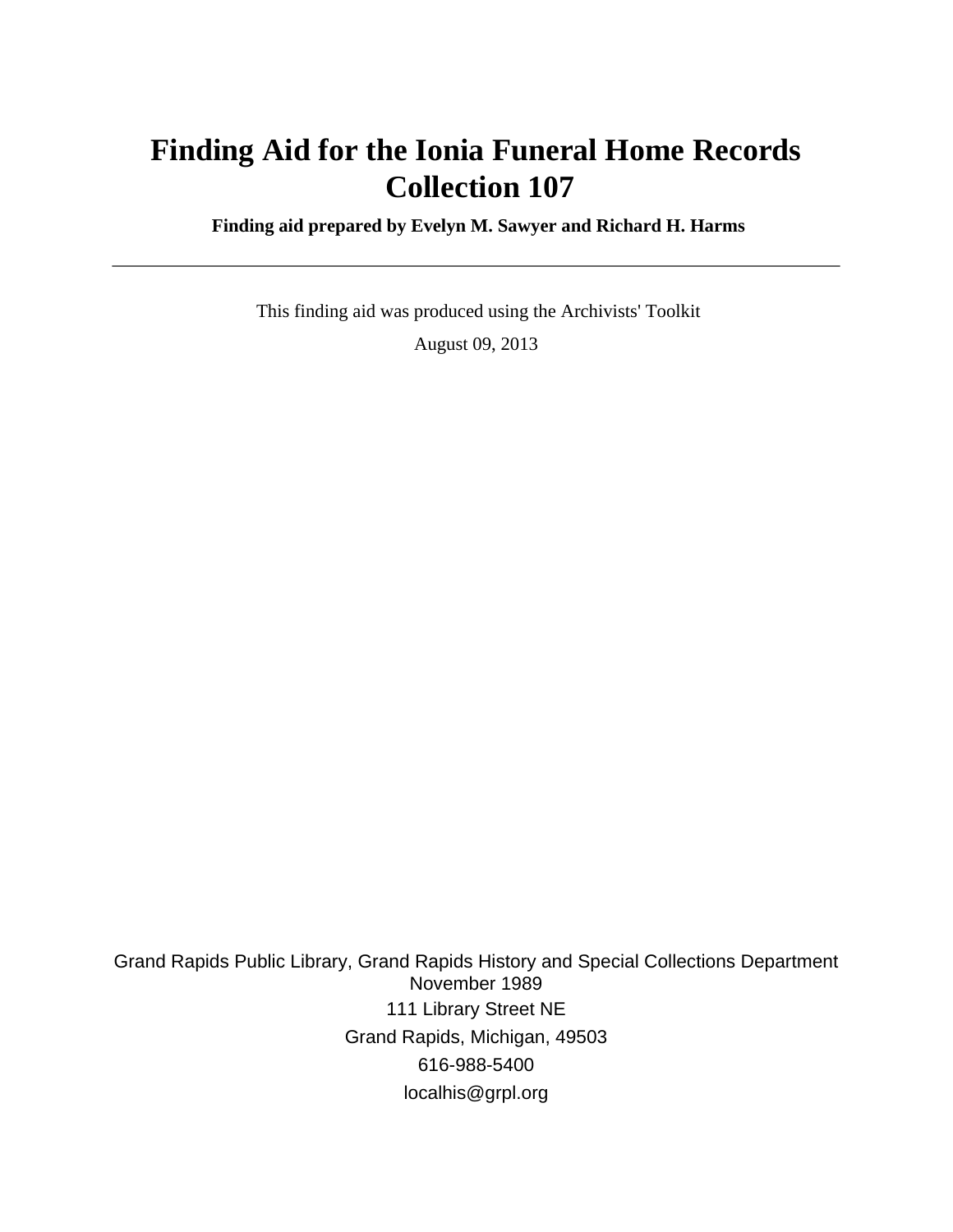### **Table of Contents**

 $\overline{\phantom{a}}$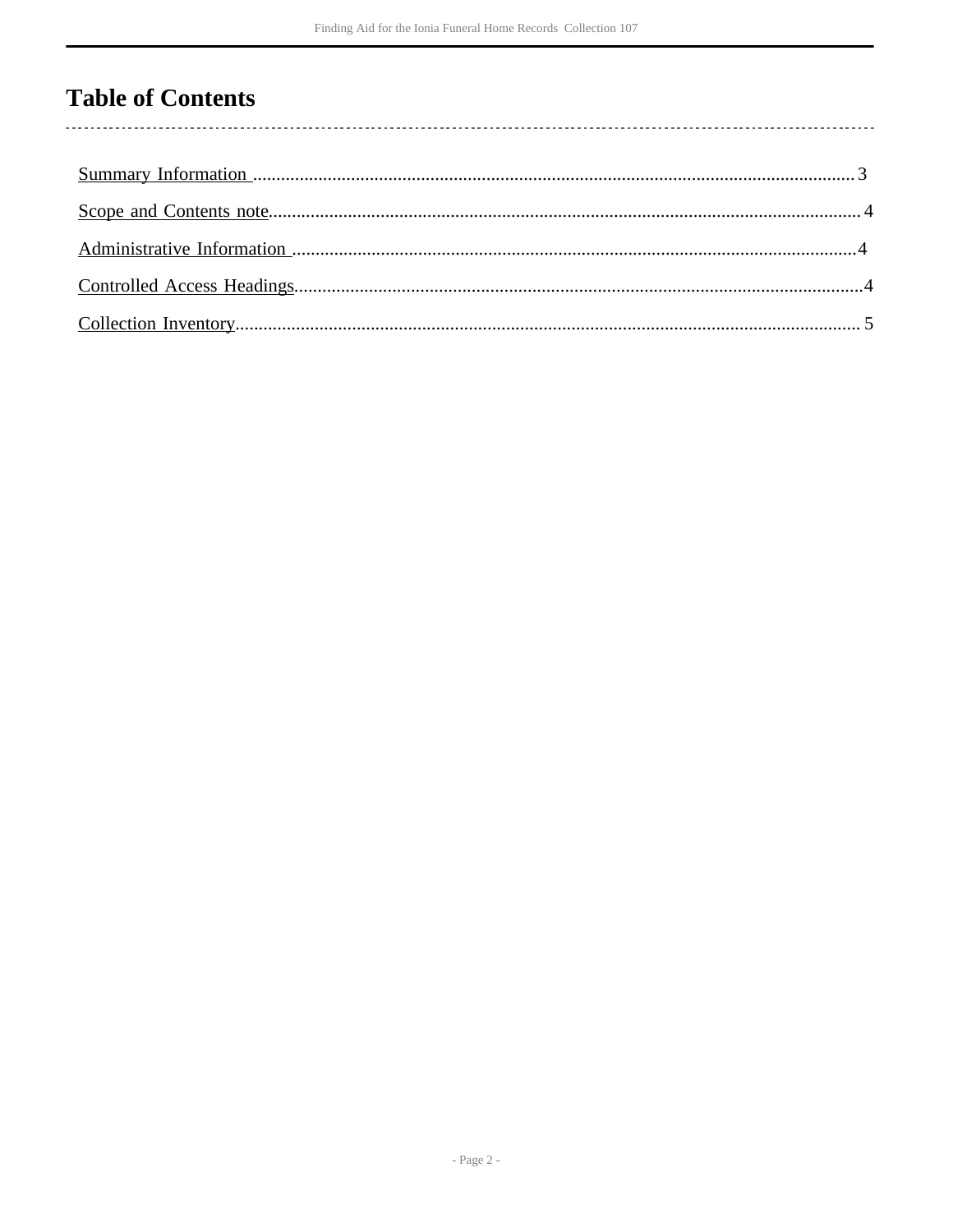# <span id="page-2-0"></span>**Summary Information**

| <b>Repository</b> | Grand Rapids Public Library, Grand Rapids History and Special<br><b>Collections Department</b>                                                                                                                                                                                                                                                                                                                                                                                                                                                                                                                                                                                                                   |
|-------------------|------------------------------------------------------------------------------------------------------------------------------------------------------------------------------------------------------------------------------------------------------------------------------------------------------------------------------------------------------------------------------------------------------------------------------------------------------------------------------------------------------------------------------------------------------------------------------------------------------------------------------------------------------------------------------------------------------------------|
| <b>Creator</b>    | Ionia Funeral Home. (Ionia, Mich.)                                                                                                                                                                                                                                                                                                                                                                                                                                                                                                                                                                                                                                                                               |
| <b>Title</b>      | Ionia Funeral Home records                                                                                                                                                                                                                                                                                                                                                                                                                                                                                                                                                                                                                                                                                       |
| Date [bulk]       | Bulk, 1907-1921                                                                                                                                                                                                                                                                                                                                                                                                                                                                                                                                                                                                                                                                                                  |
| Date [inclusive]  | 1907-1921, 1965                                                                                                                                                                                                                                                                                                                                                                                                                                                                                                                                                                                                                                                                                                  |
| <b>Extent</b>     | 1.8 Linear feet Three boxes                                                                                                                                                                                                                                                                                                                                                                                                                                                                                                                                                                                                                                                                                      |
| Language          | English                                                                                                                                                                                                                                                                                                                                                                                                                                                                                                                                                                                                                                                                                                          |
| <b>Abstract</b>   | The Ionia Funeral Home records consist of three volumes that record<br>burials handled by the Ionia Funeral Home, Ionia, Michigan. They contain<br>such data as the name of the deceased, address, occupation, death date,<br>age at death, cause of death, parents' names and birthplaces, funeral<br>costs, and place of internment. Many of the records are for those who<br>were occupants of the Ionia County Home. The volumes are arranged in<br>chronological order, 1907 to 1920, with a brief recording in Jan. 1921, and<br>a loose sheet for a death believed to be a murder in 1965. A copy of an<br>alphabetical name index, prepared by Evelyn Sawyer in 1989, is included<br>in this collection. |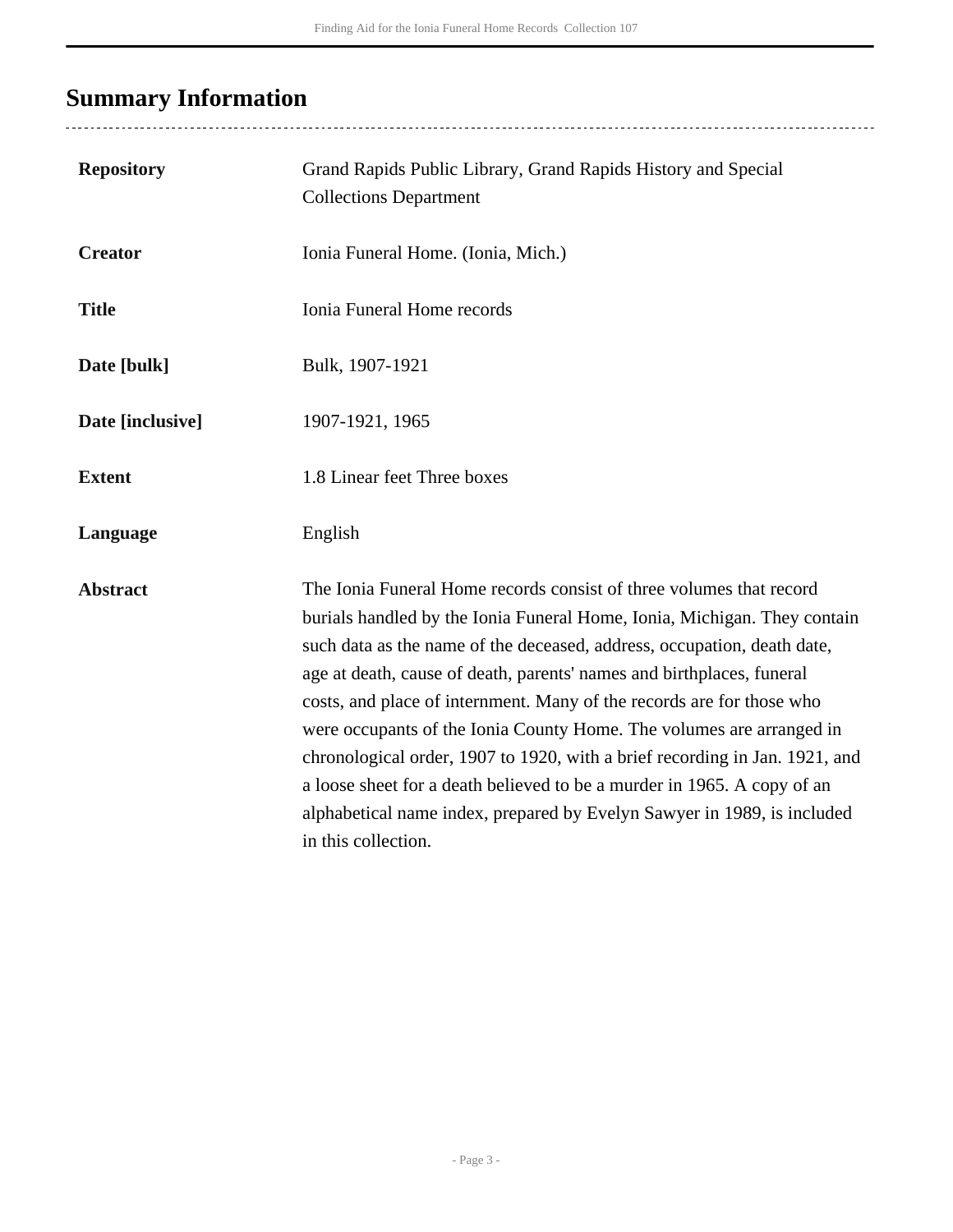### <span id="page-3-0"></span>**Scope and Contents note**

The volumes provide data on the funerals handled by the home. Data such as: name, address, occupation, age at death, cause of death, parents' names and birthplaces, place of internment and details of burial arrangement are included. Many of the burial of former residents of the Ionia County Home. An alphabetical index, "Index to the Records of the Ionia Funeral Home, 1907-1920," was prepared in 1989 by Evelyn Sawyer of the West Michigan Genealogical Society, currently only available in paper. Since volume one of the original records had no page numbers, the index was keyed to the record number, which is located at the top, right corner of each page.

### <span id="page-3-1"></span>**Administrative Information**

#### **Publication Information**

Grand Rapids Public Library, Grand Rapids History and Special Collections Department November 1989

#### **Immediate Source of Acquisition note**

Unknown, no accession number

### <span id="page-3-2"></span>**Controlled Access Headings**

#### **Geographic Name(s)**

• Ionia County (Mich.) -- Genealogy

#### **Subject(s)**

- Registers of birth, etc. -- Michigan -- Ionia County
- Undertakers and undertaking -- Michigan -- Ionia